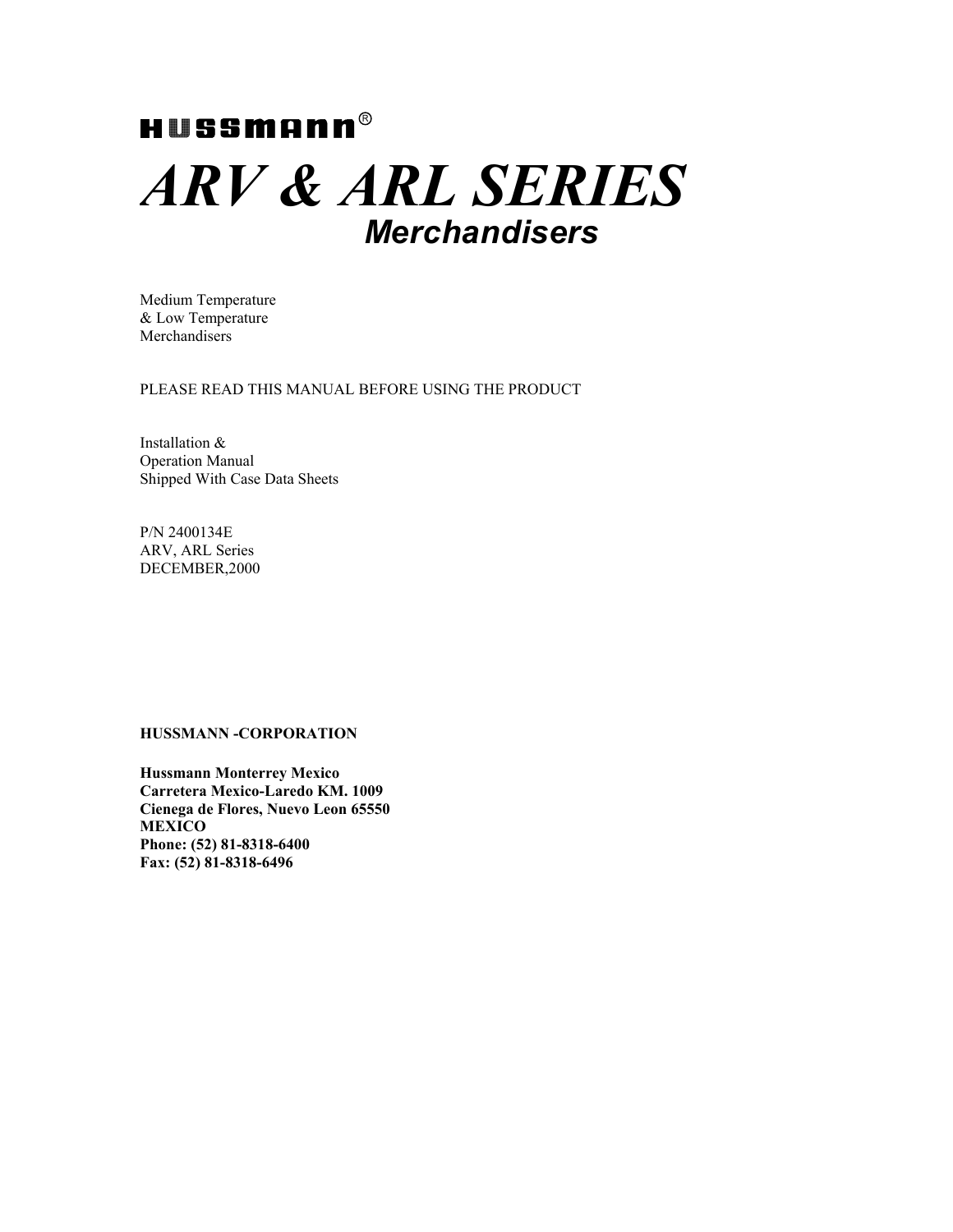Table of Contents

| <b>SHIPPING DAMAGE</b><br>General<br>Apparent Loss or Damage<br>Concealed Loss or Damage<br>Location                                                                                                | $1 - 1$<br>$1 - 1$<br>$1 - 1$<br>$1 - 1$                                  |
|-----------------------------------------------------------------------------------------------------------------------------------------------------------------------------------------------------|---------------------------------------------------------------------------|
| <b>PREPARATION</b><br>OF<br>CABINET FOR OPERATION<br>Removing Cabinet from Skid<br>Leveling Cabinet<br><b>Shelf Installation</b><br>Door seal<br>Fan Cycle Switch<br>Lamps<br>Sealing case to floor | $2 - 1$<br>$2 - 1$<br>$2 - 1$<br>$2 - 2$<br>$2 - 2$<br>$2 - 2$<br>$2 - 2$ |
| <b>EXTERIOR DIMENSION</b><br><b>Exterior Dimensions</b>                                                                                                                                             | $3 - 1$                                                                   |
| Refrigeration system<br>Description<br>Defrost Cycle                                                                                                                                                | $4 - 1$<br>$4 - 1$                                                        |
| Start up / Operation<br><b>Electrical Supply</b><br>Temperature Control<br>Lighting<br>Defrost Water Evaporation                                                                                    | $5 - 1$<br>$5 - 1$<br>$5 - 1$<br>$5 - 1$                                  |
| Maintenance<br><b>Cabinet Surfaces</b><br>Condenser<br><b>Evaporator Housing</b><br>Merchandiser Electrical Data                                                                                    | $6 - 1$<br>$6-1$<br>$6-1$<br>$6-1$<br>$6 - 1$                             |

### Warranty

IMPORTANT KEEP THIS MANUAL FOR FUTURE REFERENCE Quality that sets industry standards

These merchandisers are conform to: U.L. - Underwriters Laboratories Inc.® C.U.L. - Canadian Underwriters Laboratories Inc.® U.L. Sanitation (ANSI/NSF 7 - 1990) NOM - Norma Oficial Mexicana ANCE - Asociacion Nacional de Normalización y Certificación del Sector Eléctrico, A.C.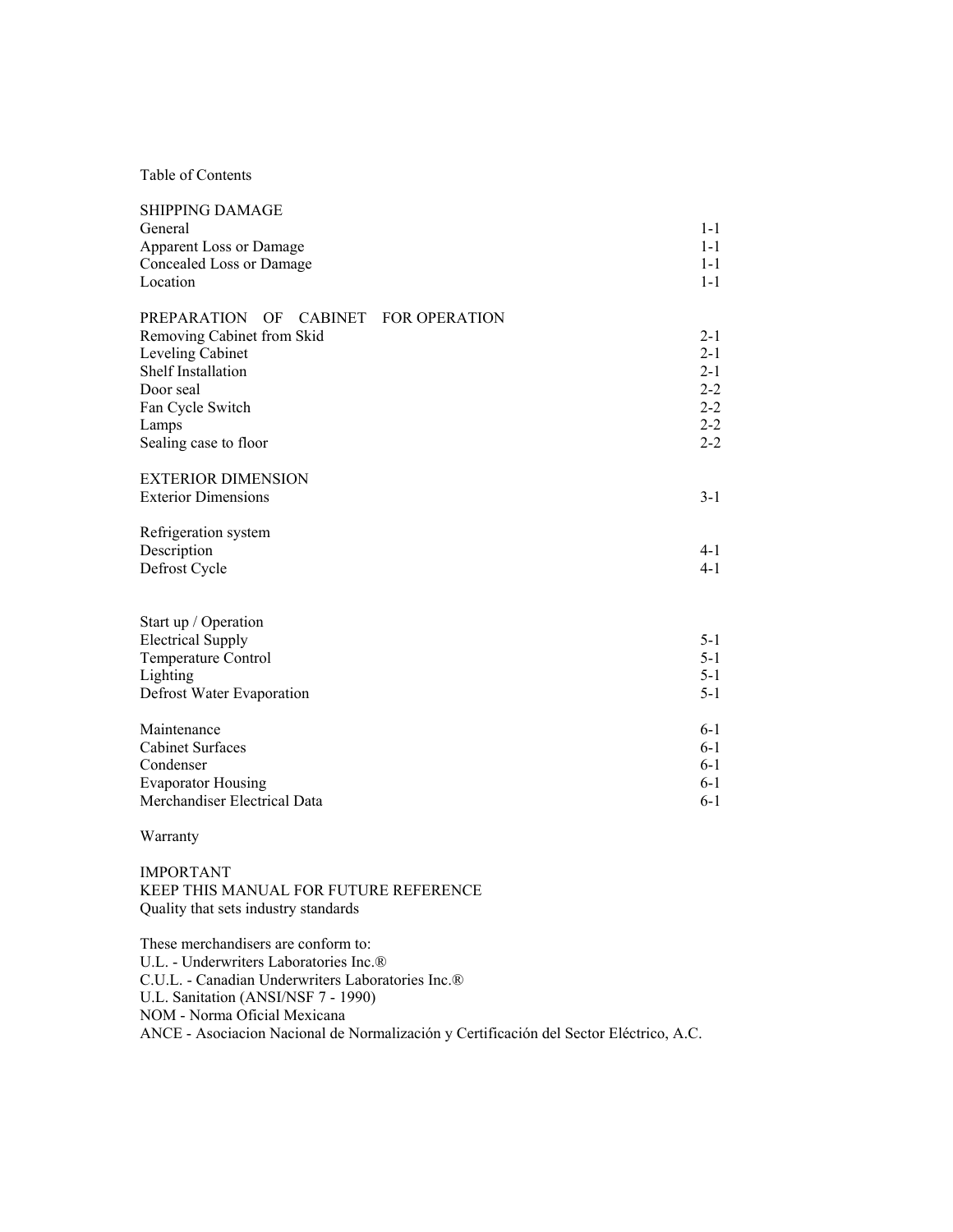### P/N 2400134E 1-#

### SHIPPING DAMAGE

### General

All equipment should be thoroughly examined for shipping damage before and during unloading.

This equipment has been carefully inspected at our factory and the carrier has assumed responsibility for safe arrival. If damaged, either apparent or concealed, claim must be made to the carrier.

# Apparent Loss Or Damage

If there is an obvious loss or damage, it must be noted on the freight bill or express receipt and signed by the carrier's agent; otherwise, the carrier may refuse the claim. The carrier will supply necessary forms.

### Concealed Loss Or Damage

When loss or damage is not apparent until after equipment is uncrated, a claim for concealed damage must be made. Upon discovering damage, make the request in writing to carrier for inspection within 15 days and retain all packing materials and paperwork. The carrier will supply an inspection report and required claim forms.

### Location

These merchandisers are designed for indoor operation with a recommended operating room ambient temperature range of 65°F (18°C)/50% rh to 90° F (32° C)/65% rh. Their performance is affected by store air currents when the doors are open. Do NOT allow air conditioning, electric fans, or open doors and windows to create air currents around these merchandisers, nor should they be exposed to direct sunlight or other heat sources.

NOTE: The condensing unit draws ambient air through the front of the unit and discharges hot air out the rear of the unit. In order to maintain proper refrigerator performance and compressor life, a minimum space of 4" (10 cm) must be maintained between the refrigerator and surrounding surfaces.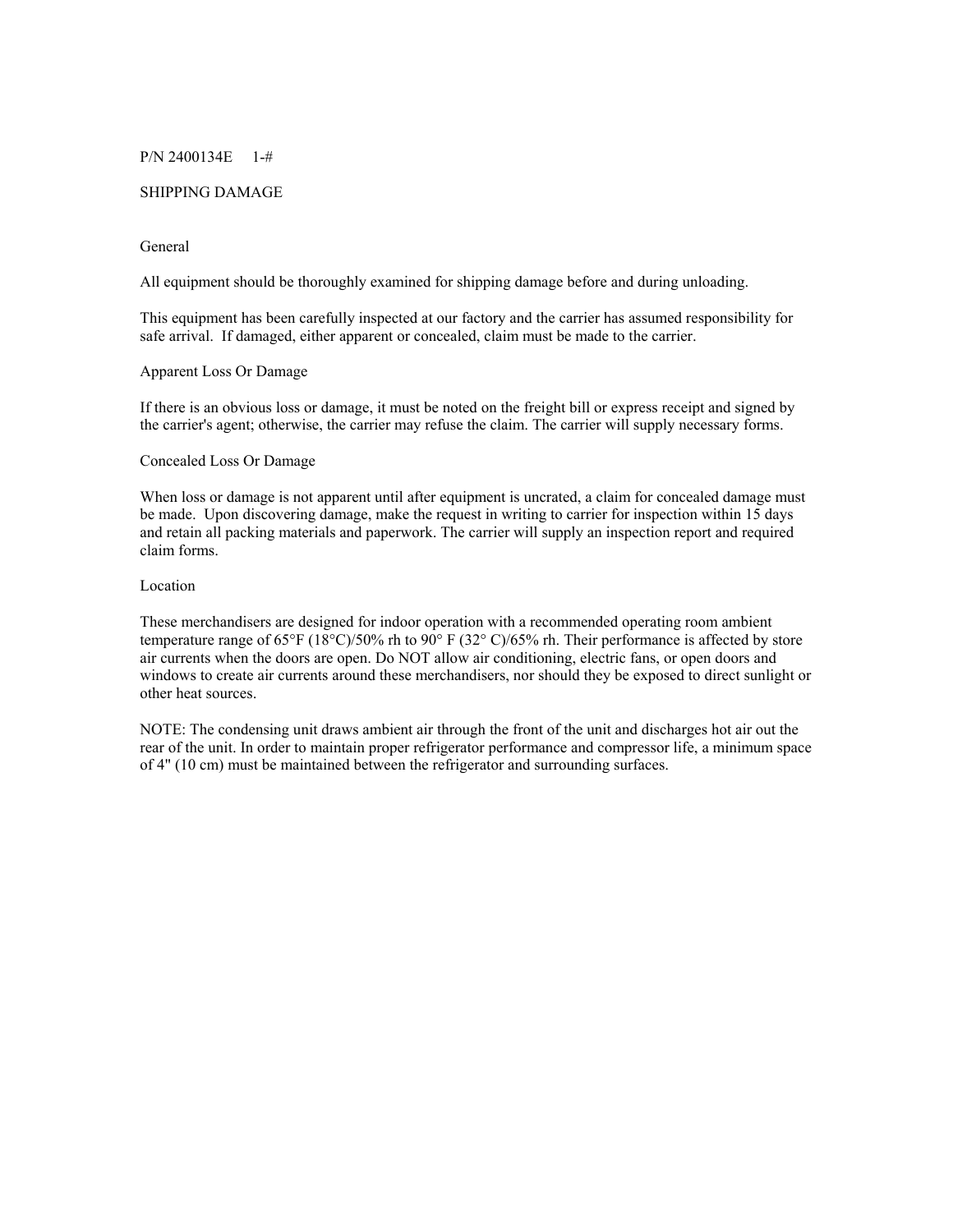### PREPARATION OF CABINET FOR OPERATION

### Removing Cabinet From Skid

Move the merchandiser as close as possible to its permanent location and remove hold-down brackets at the front and rear of the cabinet. Check refrigeration lines to see that they are "free" and no damage has occurred during shipping. Check fan blades for free operation.

### Leveling Cabinet

These merchandisers must be installed level (front to back and end to end) to permit maximum draining of the condensate water as well as proper door alignment and operation.

The merchandiser has been shipped with adjustable cabinet levelers installed. Level the unit by placing a level on the merchandiser and adjust as required.

### Shelf Installation

After the cabinet has been leveled and is in its final position, the shelves may be installed. Shelf spacing is adjustable by positioning the shelf supports according to your loading requirements.

### WARNING

(Low Temp. Models) Do NOT place product directly on floor of merchandiser. Locate bottom shelf in the lowest position to the floor of the merchandiser (approximately 2" [5 cm] off bottom) before loading. Failure to comply may result in product loss.

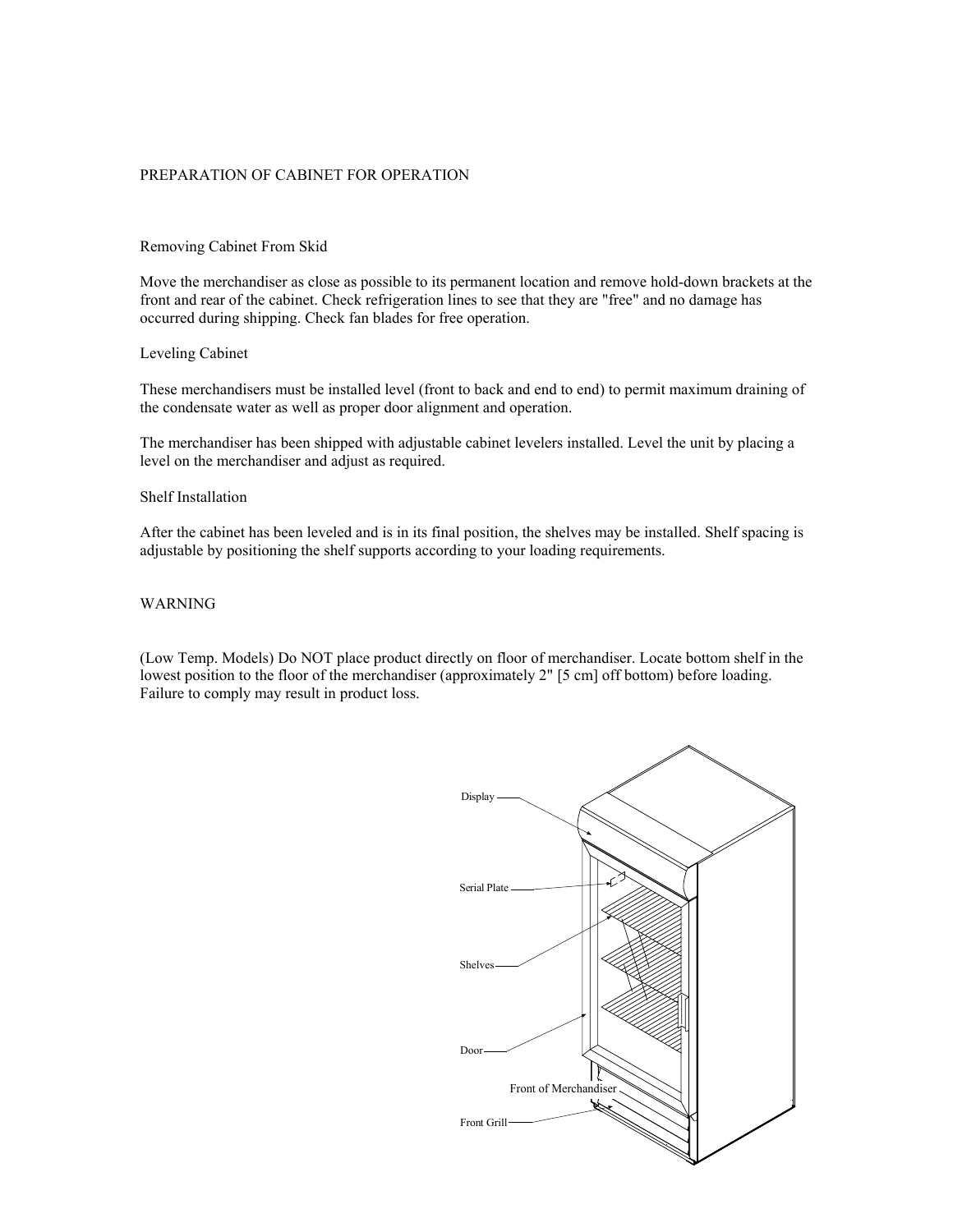Door seal (closing mechanisms).

-Hinged Doors. Check to ensure the door torque is capable of closing the door automatically. Open the door 45 degrees and release it, the door should close and seal.

To adjust the torque, place a wrench on each of the 2 nuts located on the bottom hinge. Hold the top wrench firmly and loosen the bottom nut. Torque is increased or decreased by rotating the top nut. After adjustment has been made, tighten the bottom nut.

-Sliding Doors. Check to ensure the doors slide properly. Open each door independently half way and release it, the door should close and seal.

Check the bottom rollers, they must be centered on the stainless steel track.

Fan Cycle Switch (Hinged doors)

The evaporator fan is cycled off upon a door opening by a switch located above each door. This reduces the amount of warm moist air introduced to the evaporator coil during door openings.

With the door open, depress the switch to ensure the evaporator fan is working.

Lamps.

Turn the lighting switch on to ensure the lamps are operating correctly. Check to ensure the lamps are in their place and the terminals remain in contact with the lamps supports.

All interior lamps are equipped with a plastic shield, be sure the shield is installed properly.

Sealing Case to Floor

IF REQUIRED by local sanitary codes or if customer so desires, cabinets may be sealed to the floor using a vinyl Cove Base Trim such as produced by Armstrong, Kentile, Johnson, etc. and available at any floor covering supplier. The size required will depend on the amount of variation there is in the floor from one end of the case to the other.

When installing the cove base trim to the base:

1) Remove all dirt, wax and grease from the surface area of the cabinet and floor where adhesion is necessary to ensure a good, secure installation.

2) Apply a good contact cement to the cove base trim and allow proper drying time according to the directions supplied with cement.

3) Install the cove base trim so that it is lying flush to the store floor.

4) Caulk remaining cracks and joints as required.

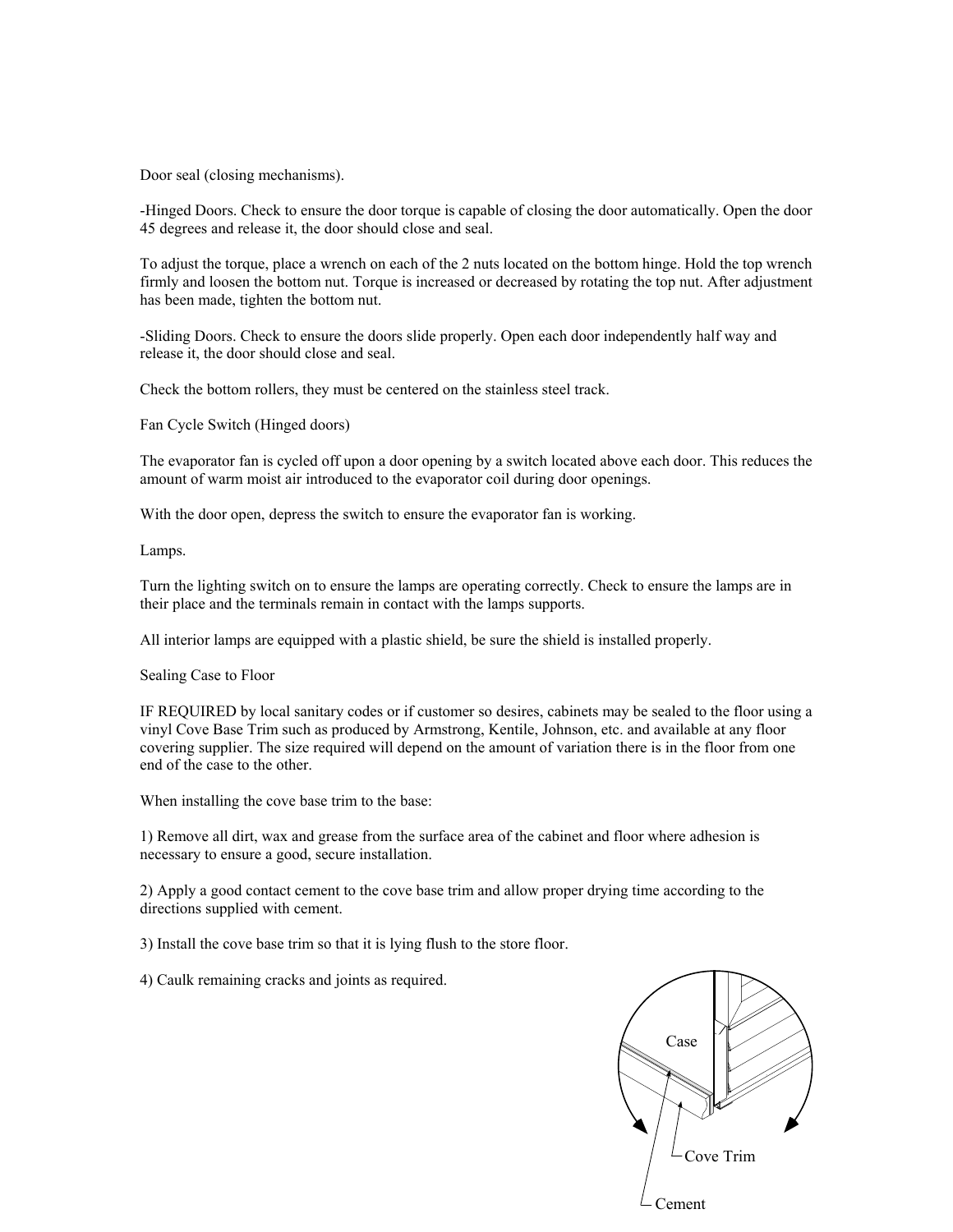# **ARV/ARL WITH HINGED DOORS**



### **ARV WITH SLIDING DOORS**



# **ARV- 850S**  $\frac{1}{7914}$  $-285/8"$   $-321/8"$

ARV **WITH HALF DOORS**







|                 | <b>MODEL</b>   |                |                |                |      |      |      |      |                       |      |      |                                      |      |      |                 |  |
|-----------------|----------------|----------------|----------------|----------------|------|------|------|------|-----------------------|------|------|--------------------------------------|------|------|-----------------|--|
| Features        | <b>ARV-300</b> | <b>ARV-400</b> | <b>ARV-500</b> | <b>ARV-650</b> |      |      |      |      | <b>ARV-850</b>        |      |      | <b>ARV-1050</b>                      |      |      | <b>ARV-1350</b> |  |
|                 |                |                |                | о              | S    | -4   | □    | S    | $-4$                  | о    | S    | -6                                   | п    | s    | -6              |  |
| Doors           |                |                |                |                |      | 4    | ◠    | n    | 4                     |      |      | 6                                    |      |      | 6               |  |
| Cu. Ft Capacity | 17.6           | 20.5           | 23.4           | 44.7           | 39.1 | 44.7 | 51.2 | 45.6 | 51.2<br>_____________ | 69.2 | 60.5 | 69.2<br><b>CONTRACTOR CONTRACTOR</b> | 79.3 | 70.6 | 79.3            |  |
| <b>Shelves</b>  |                | 4              | 4              |                |      |      |      |      |                       | 12   |      |                                      | 12   |      |                 |  |

|                 | <b>MODEL</b>   |                |                |                        |                |                 |                 |  |  |  |  |
|-----------------|----------------|----------------|----------------|------------------------|----------------|-----------------|-----------------|--|--|--|--|
| Features        | <b>ARL-300</b> | <b>ARL-400</b> | <b>ARL-500</b> | <b>ARL-650</b>         | <b>ARL-850</b> | <b>ARL-1050</b> | <b>ARL-1350</b> |  |  |  |  |
| Doors           |                |                |                | $\mathbf{\hat{}}$<br>∠ |                |                 |                 |  |  |  |  |
| Cu. Ft Capacity | 17.6           | 20.5           | 23.4           | 44.7                   | 51.2           | 69.2            | 79.3            |  |  |  |  |
| <b>Shelves</b>  |                |                |                | 10                     | 10             | 15              | 15              |  |  |  |  |

**Specifications subject to change without notice.**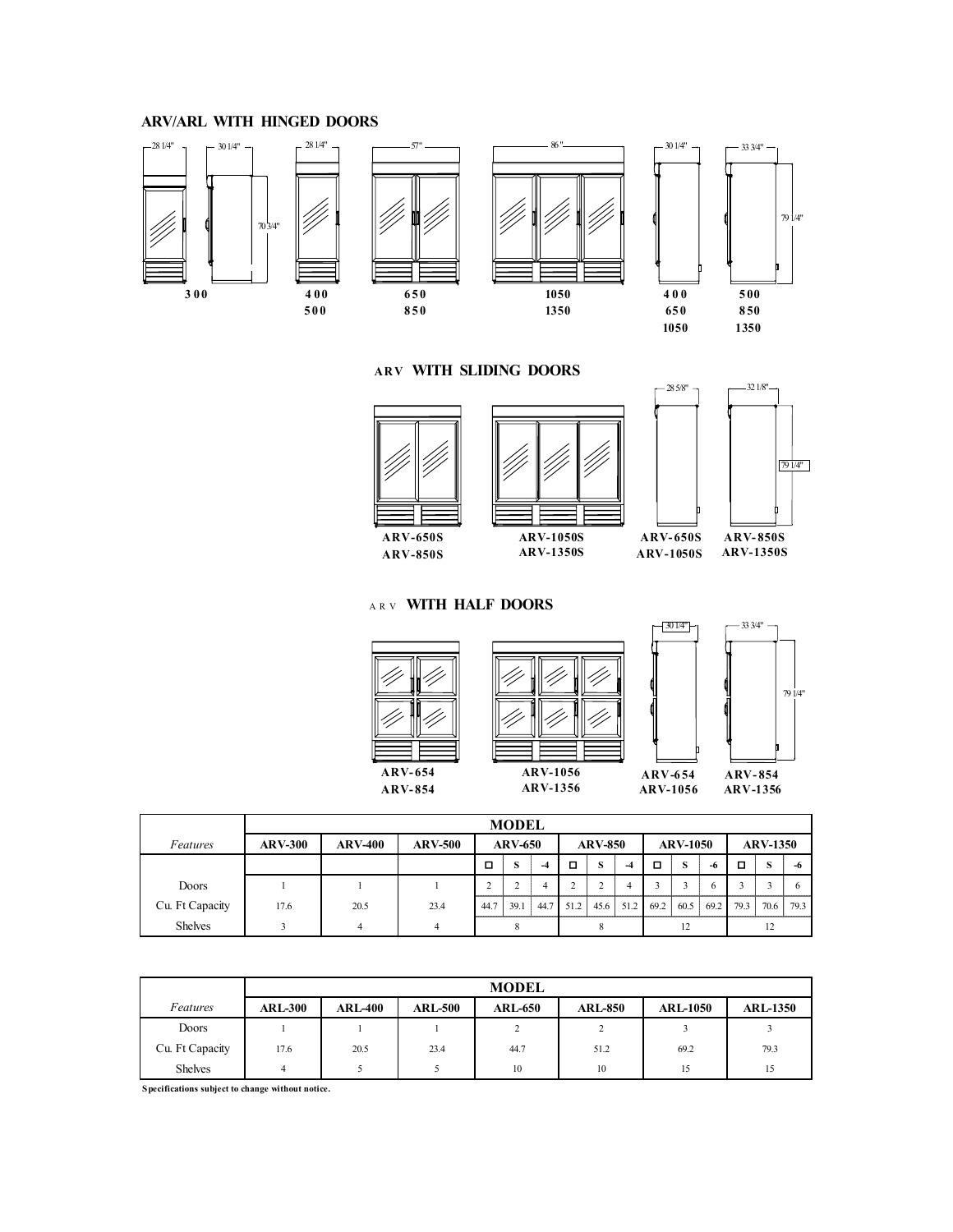### REFRIGERATION SYSTEM

### Description

All upright merchandisers are equipped with a hermetic or semi-hermetic compressor. The condenser is fin and tube construction. The air is taken in at the front of the cabinet through the lower grill and discharged out by the back of the cabinet.

A crankcase pressure regulating valve is utilized on some low temperature models. The purpose of this valve is to limit the suction pressure AT THE COMPRESSOR during initial cabinet start-up and start-up after a defrost cycle. IT DOES NOT REGULATE EVAPORATED PRESSURE. The valve is set for a maximum of 15 pounds of crankcase pressure. In order to check this setting the pressure at the inlet or evaporator side of the valve must be greater than 15 pounds. Manually initiate a defrost cycle by rotating the timer dial clockwise until the refrigeration cycle terminates. Install service gauge on the suction service valve. Observe the pressure on the gauge as the cabinet comes off the defrost cycle. The needle should drop to valve setting and hold steady. This setting should be a maximum of 15 pounds.

A high pressure limit switch is utilized on all low temperature models. The purpose of this switch is to limit the discharge pressure of the compressor. This switch will automatically cut off the compressor energy when the system has too high pressure and start-up the compressor again when the pressure decreases. This pressure switch is a safety device and will not function during normal case operation. DO NOT remove it from the system.

Cooling is accomplished by forced air circulation through a finned coil, located in the top of the cabinet. Air is drawn in at the back of the refrigerated area, and forced through the coil and down the front of the cabinet.

Defrost Cycle (Low Temperature Models)

The evaporator fin coil is defrosted twice a day for approximately 20 minutes by an electric defrost heater located on the under side of the coil and secured in place with stainless steel retainer clips.

The defrost cycle is initiated by a time clock located behind the condensing unit and terminated by Defrost Termination/Fan Delay Switch located on the suction line just before the accumulator. This control not only terminates the defrost cycle, but delays the fan start-up after the defrost cycle to prevent water from being blown into the product area. (Note at initial start-up of the cabinet, the evaporator fan will not operate due to the function of this control. Allow approximately 10 minutes for the control to close).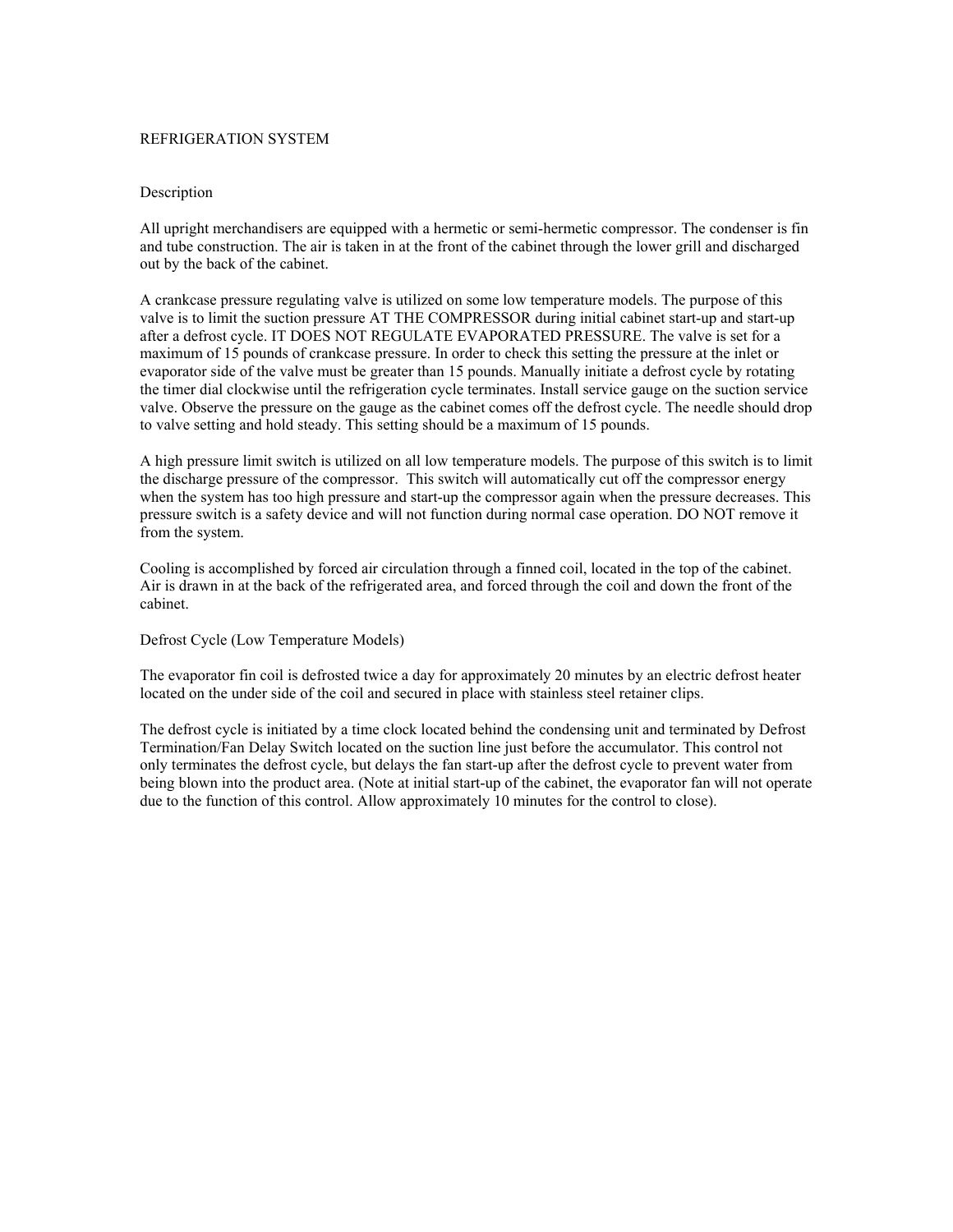# START UP / OPERATION

Electrical Supply

WARNING

Equipment MUST be GROUNDED!

Wiring of the unit is complete when it is shipped from the factory. The unit is supplied with a three conductor electrical cord which extends from the rear of the unit. Plug the unit into correct grounded outlet. It is recommended that a separate circuit be run for each cabinet to prevent the possibility of another appliance blowing a fuse, causing subsequent loss of product.

### Temperature Control

The temperature control is located inside the cabinet at the front of the cooling unit housing. On medium temperature models the control set at number 4 position will maintain product temperature in a range of 36.to 42°F (2.2 to 5.5°C). The same setting on low temperature models will maintain product temperature in a range of 0 to 2  $\mathrm{^{\circ}F}$  (-17.8 to -16.6 $\mathrm{^{\circ}C}$ ).

The control is adjustable by turning the dial one number at a time clockwise to obtain colder temperatures, turn it counterclockwise to obtain warmer temperatures.

### Lighting

Interior light and lighted sign panel are controlled by a manually operated switch. The switch is located on the front of the cooling unit housing.

### Defrost Water Evaporation

External drain plumbing is not required. Behind the cooling unit housing cover, there is a tray for gathering and directing defrost water from the evaporator coil to the condensing unit area. The pan in the condensing unit area serves as a reservoir for the storage of the water until it is evaporated by a hot gas loop from the compressor.